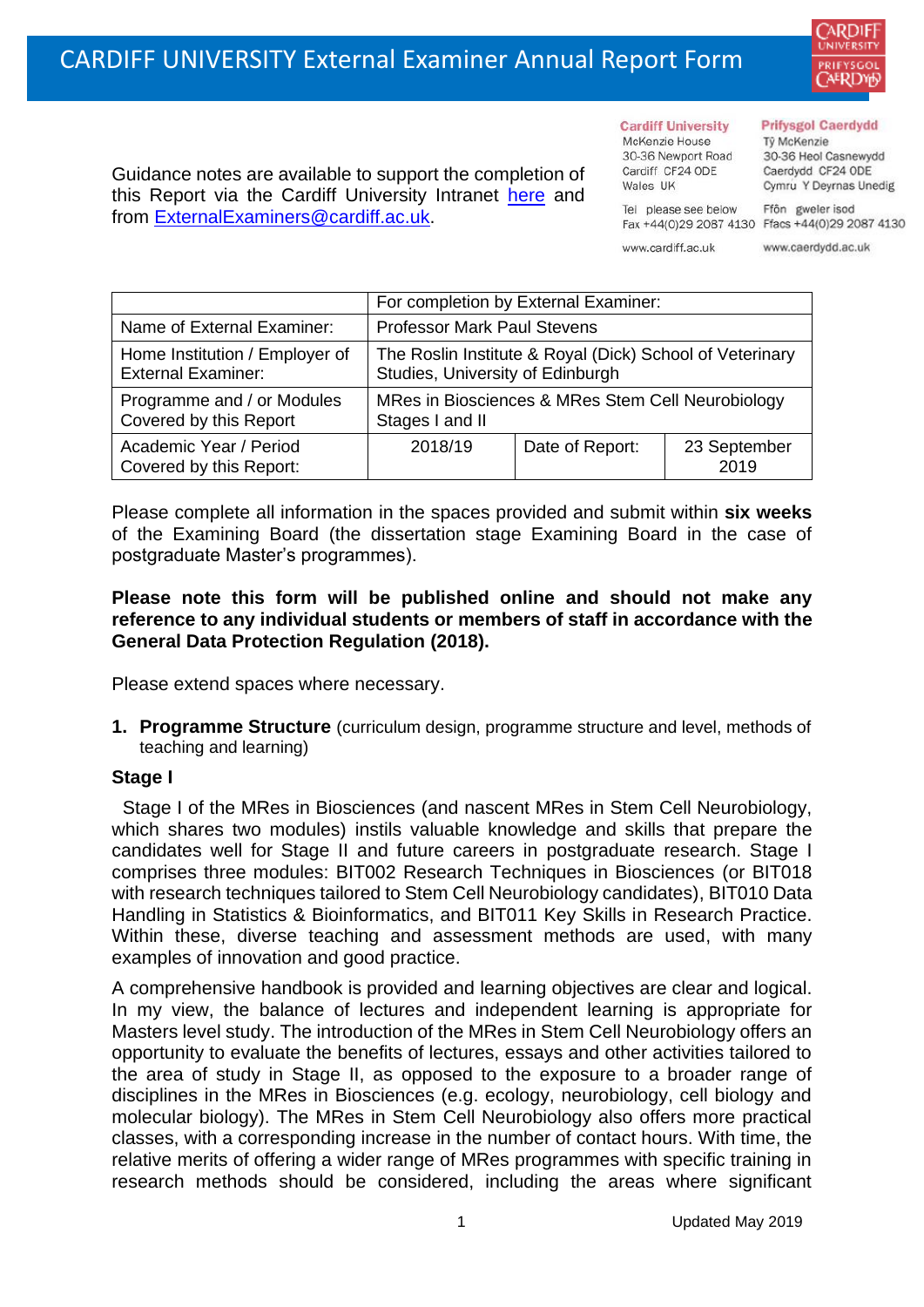research strength (and thus potential for Stage II projects) exists (e.g. Ecology & Conservation, Microbes & Infection).

*BIT002 Research Techniques in Biosciences*. The portfolio of coursework for assessment included a write-up of gene cloning experiments, a News & Views article on CRISPR/Cas9 editing and essays spanning analysis of protein function, ecology, stem cells and neuroscience. In my view, the essay questions are most useful when candidates are asked to devise a strategy to apply taught techniques to a problem, rather than simply review an area of science. As noted in my report at this stage in the two preceding years, the essay to describe the impact of climate change on an ecosystem would be much stronger if it focused on how such impact could be studied and quantified. The diversity of topics covered by BIT002 is challenging for candidates that specialised in a narrow discipline at undergraduate level, but also gives a wider perspective of bioscience research. It is acknowledged that the topics will reflect the expertise of the academics available to set and mark assessments, but the team may wish to discuss whether the module covers the key areas and skills biosciences postgraduates need. A risk, expressed by some candidates at a meeting in January 2019, is that no subject is covered at a depth that provides a meaningful perspective of the field or research techniques. Some students considered activities beyond their area of study in Stage II to be a distraction, but others have previously cited the diversity as one of the factors that attracted them to the degree. As exercises in scientific writing, merit exists in asking candidates to review literature, synthesise ideas and distil key messages in unfamiliar areas. Revision sessions and guidance on further reading are welcome initiatives to support students that may lack foundation knowledge from their first degree. More interactive or hands-on training sessions would be welcome, though it is accepted that this poses logistical challenges.

Concern was expressed by the students regarding the intensity of assessment in BIT002, and the portfolio deadline was extended from 14 December 2018 to 3 January 2019 to account for this. While effective time management is a reasonable expectation at Masters level, consideration could be given to a series of sequential deadlines to ease the pressure on students, assuming that this is compatible with the demands on the course secretary and markers. This may also afford more opportunity for candidates to receive feedback on standards and performance at an earlier stage to allow for iterative learning. The phasing of some taught components relative to assignments could be further optimised and there may be merit in starting aspects of the BIT002 module sooner to ease pressure.

*BIT010 Data Handling in Statistics & Bioinformatics*. This module embeds key skills in statistical analysis and bioinformatics that will be of lasting benefit to those pursuing research careers. It is welcome that candidates must pass both the module and miniprojects in statistics and bioinformatics in order to progress to Stage II. The students were complimentary about how the statistics module was taught this year, in particular citing the value of online materials, case studies and foundation lectures for those less familiar with R and statistics. Support available from demonstrators was indicated to be good. Some candidates expressed a desire for datasets of the kind they are likely to experience in Stage II (in particular by MRes in Stem Cell Neurobiology candidates asked to analyse a dataset related to otter ecology), but in my view all candidates must sit the same examination and no dataset will please all. The bioinformatics module was generally well received and the new requirement for candidates to submit their mini-projects in the format of a journal manuscript provides a welcome exercise in scientific writing, in addition to other learning objectives of the module. Some candidates felt that a high level of background knowledge of bioinformatics and computer skills was assumed of them, and provision of more online material, revision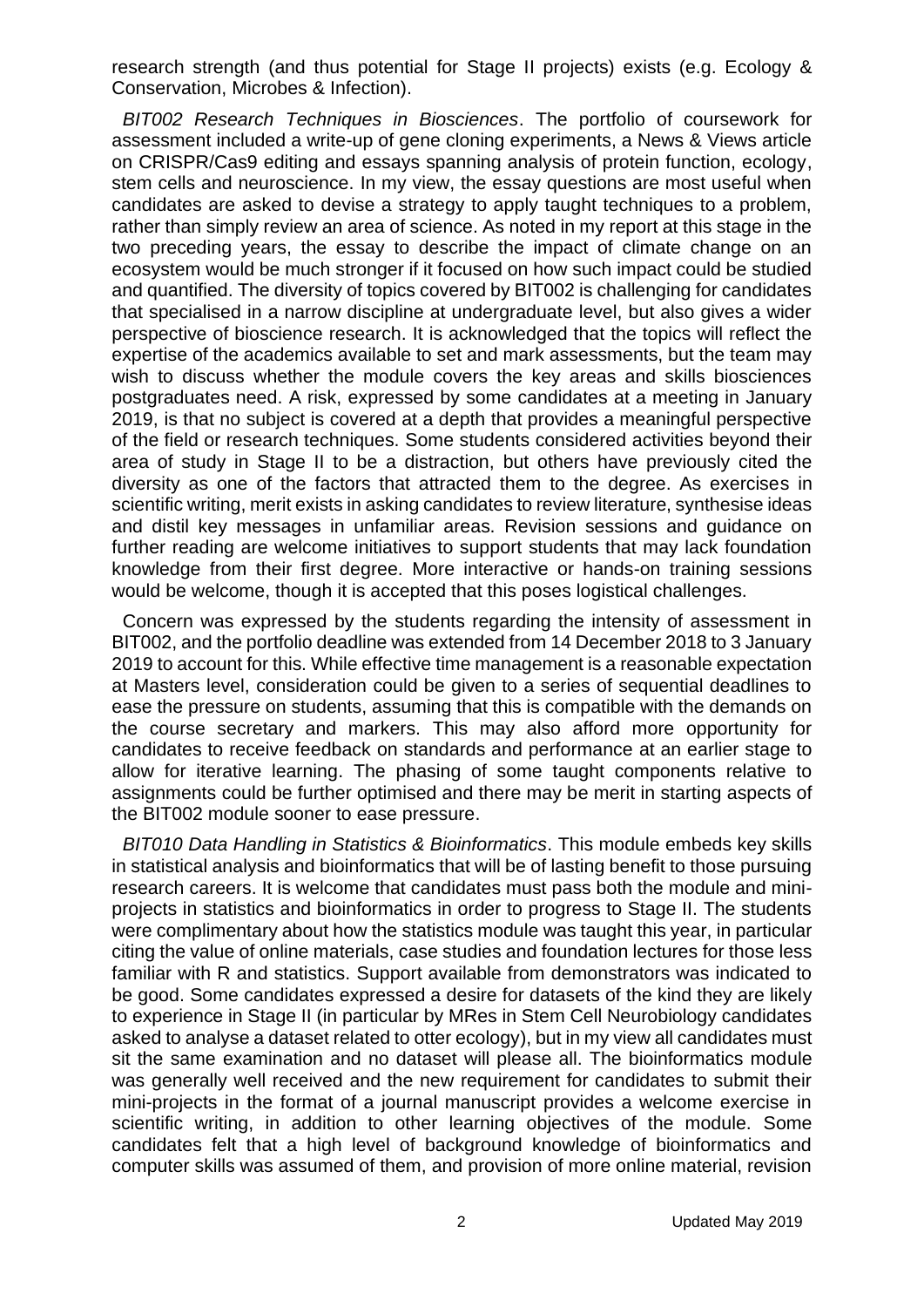sessions and more demonstrators may be helpful. The changes made by the team since the 2017/18 session appear to have been positive.

*BIT011 Key Skills in Research Practice*. This module continues to be a beacon of good practice among postgraduate degree programmes I have examined. It involves preparation of a grant proposal related to the project to be undertaken in Stage II (60% of marks), as well as preparation of abstracts, a lay article for public engagement, an ethics assignment, poster and oral presentation. A recently added exercise in critical evaluation of a manuscript appears to be performing well and aids separation of high and low performers. The grant proposal is an excellent initiative as it requires review of pertinent literature, formulation of ideas, hypotheses and objectives, selection of experimental approaches, and planning (including time management, contingency plans, and where appropriate assessment of risks and ethics). It will be hugely valuable to those pursuing research careers and marshals useful information for the Stage II dissertation (BIT014). As in previous years, the level of input from supervisors was somewhat inconsistent at this stage and the extent to which candidates had been proactive in identifying supervisors and refining project plans varied. In relation to project plans, there appears to be robust independent assessment of the feasibility of projects and checks to ensure that they will involve a substantial body of original, innovative and intellectually challenging work consistent with expectations at Masters level. One project title was found to be shared by two candidates and the projects pertain to modulation of Rho family GTPases by Type III secreted effector proteins of attaching & effacing *E. coli*. After careful scrutiny of proposals, the projects were found to be adequately distinct. Mindful of a significant issue with data sharing among candidates engaged in similar projects in the 2017/18 session, it would be timely to remind the candidates and supervisors of expectations on originality and independent working.

*BIT018. Stem Cell Neurobiology*. Dr Chen is to be commended for the significant effort expended in devising new course materials tailored to candidates engaged in stem cell research in Stage II. The module replaces BIT002 for these candidates and involves an impressive number of essays and practical classes covering neuronal development, degeneration, electrophysiology, epigenetics and stem cell culture and characterisation. A consequence of the increased number of BIT018 contact hours was that the candidates were placed under considerable pressure during completion of the BIT010 mini-projects on statistics and bioinformatics, requiring adjustment of marks at the Interim Examination Board as discussed in Section 3. Attention to the timetabling of activities, and whether all BIT018 activities are necessary to achieve learning outcomes, will be needed to avoid repetition of the issue in future years.

The candidates evidently find Stage I intense and challenging. Some considered that the workload was excessive and compromised the quality of the work they could produce, but for the most part candidates appear to manage the pressures. Rates of withdrawal from the programme or requests for consideration of mitigating circumstances during Stage I were relatively low. In most cases, induction was agreed to have gone well and the candidates spoke positively about the support they receive from the organisers and secretary, in particular Dr Jones and Ms Breeze. Without exception, all candidates were enthusiastic about entering the research phase.

#### **Stage II**

Stage II offers the candidates the opportunity to undertake original and independent postgraduate research, typically comprising a laboratory-based project of approximately 6 months duration (module BIT014). It is expected that candidates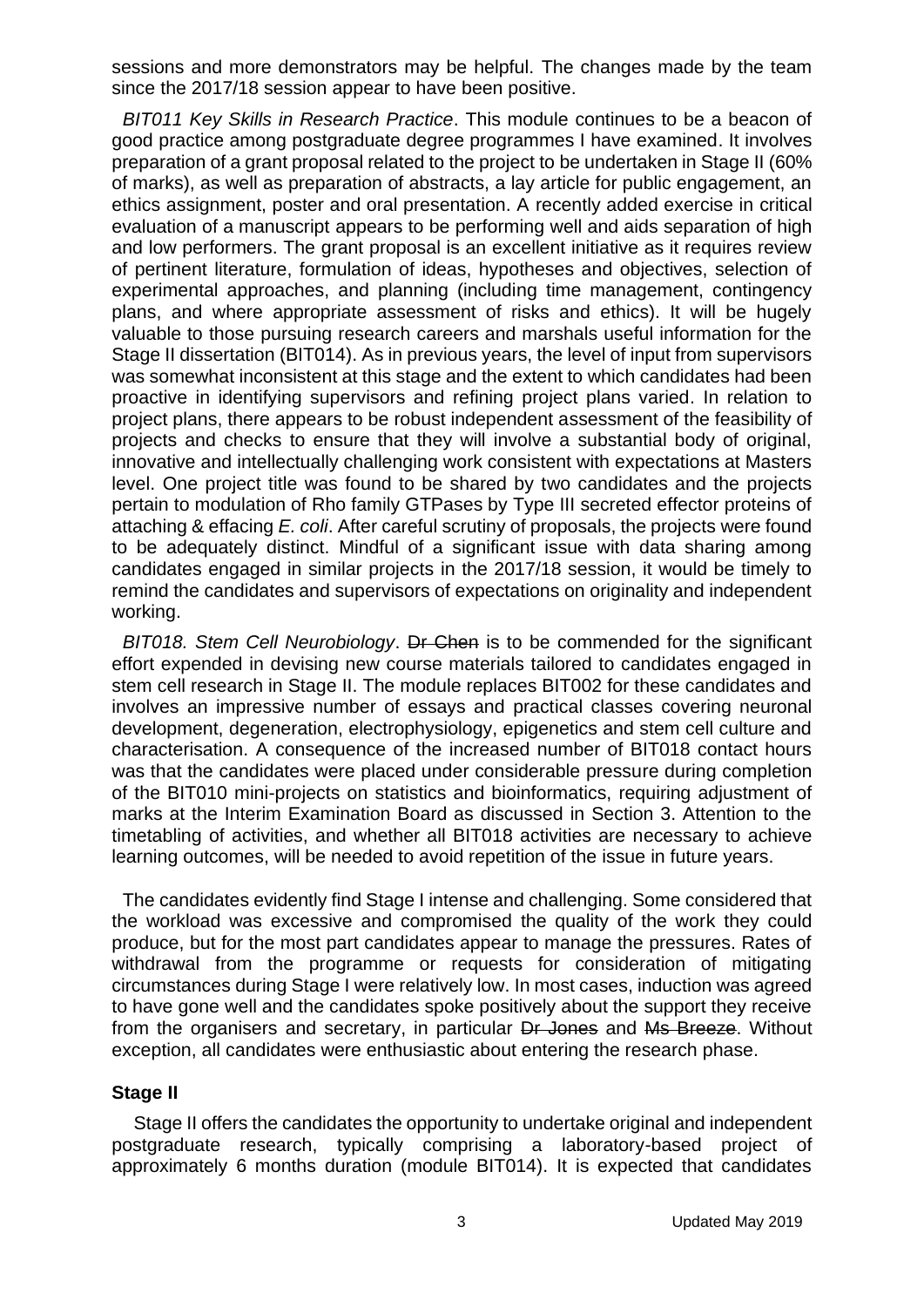produce a comprehensive dissertation and the module handbook provides clear instructions. Candidates are given a lecture and written guidance to explain Unfair Practice and its consequences. Progress against stated objectives is evaluated at a mid-term review (typically in June) to identify any barriers to progress and changes to objectives. Candidates are required to produce a poster on their research, a short article for a public audience, and to give an oral presentation (c. 10 minutes and 5 minutes for questions) attended by all other candidates, selected academic staff and the external examiners. Marks for the poster, lay article and oral presentation form part of the Stage II assessment (BIT013) and the module instils valuable presentation skills.

**2. Academic Standards** (comparability with other UK HEIs, achievement of students, any PSRB requirements)

### **Stage I**

I reviewed the research portfolios for the four Stage I modules above and was provided with all the materials required to assess standards. Overall standards for Stage I were comparable to the previous years I have examined. Performance in BIT002 was strong, with most candidates achieving merit or distinction-level marks (>61%) and just one at 50%. Analysis of a sample of assessments at the pass-fail, merit and distinction boundaries indicated that the allocation of marks was justified and consistent with expectations at level 7. The pass rate for BIT010 and the statistics and bioinformatics mini-projects was also very good this year, with adequate arrangements in place for resubmission of mini-projects and the capping of marks for those that failed the module overall. Performance of BIT011 was generally excellent, with high rates of completion of the numerous assignments set, with all but one candidate achieving a pass and most module marks at merit-distinction level. Standards in BIT018 are harder to gauge given the lack of previous cohorts and the relatively small number of candidates (four), but generally the assignments performed well and levels of attainment are reasonable. Overall, all but one candidate met the criteria to progress to Stage II, accepting that some may be required to resubmit mandatory components of BIT010. Around two-thirds of the cohort will be in a position to achieve distinction grades following the dissertation, having achieved >65% for Stage I respectively. Some candidates found it frustrating that they could only access a distinction by achieving at least 65% in Stage I, but the criterion is set at University level and rewards those that performed consistently highly in all areas of the programme. One candidate elected to withdraw owing to acceptance of a Ph.D studentship, but passed Stage I and will receive a postgraduate certificate. Overall, academic standards are comparable with another Masters degree programme I have examined, and at my own institution.

# **Stage II**

I evaluated a sample of 12 dissertations across a broad range of topics (see Section 4). Academic standards for the MRes dissertation (BIT014) and associated poster and oral presentations (BIT013) were appropriate relative to expectations at Master's level and academic standards in my organisation, and others I have examined. In order to achieve a Merit grade, candidates are required to have obtained at least 55% in Stage I, 60% for the dissertation and 60% overall. To achieve a Distinction grade, candidates are required to have obtained at least 65% in Stage I, 70% for the dissertation and 70% overall. This rewards consistent strong performance and is appropriate to ensure that students apply themselves fully to the taught components. The number of candidates obtaining Pass, Merit and Distinction grades this academic year is similar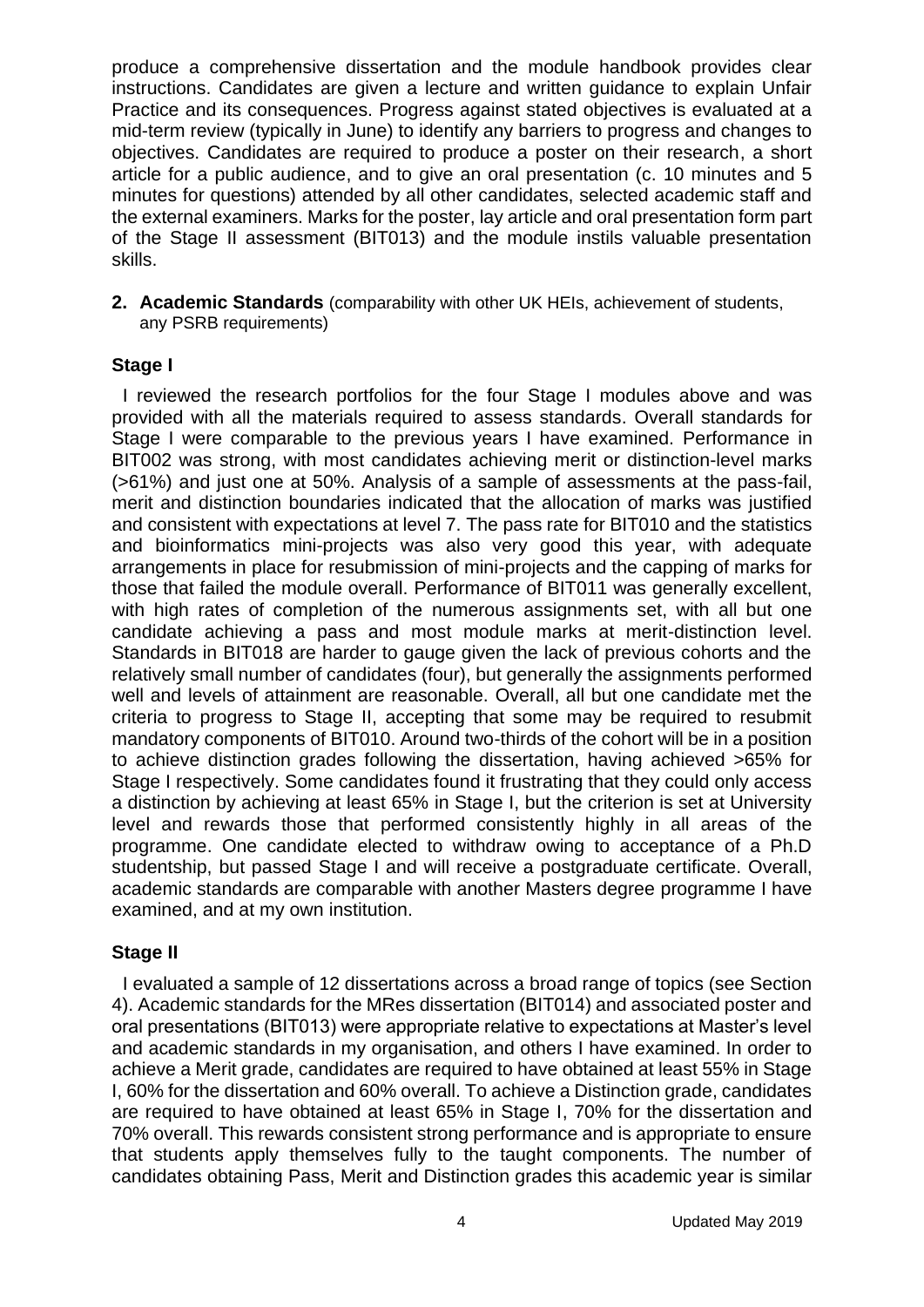to previous years, with a mean mark of c. 70% being near identical to the 2017/18 academic session and justified based on my scrutiny of Stage II materials. The assessment procedures, grade descriptors and marking have been generally consistent during this time (see Section 3).

**3. The Assessment Process** (enabling achievement of aims and learning outcomes; stretch of assessment; comparability of standards between modules of the same level)

# **Stage I**

Clear criteria for allocation of marks were provided, with a detailed rubric in most cases, and there was welcome evidence of moderation (and third marking where required) for key exercises such as the mini-projects and the grant proposal. All elements of BIT018 were double-marked, and while this represents good practice and identified some disparities between assessors, it is acknowledged to be time- and labour-intensive. Agreement in scores between markers was generally good, with the exception of two grant proposals (below). The difference in quality of work in Pass, Merit and Distinction categories was generally clear, and almost always supported by detailed annotation and constructive feedback on the paper portfolio or electronic assignments in TurnItIn. Occasionally similarity between submitted materials and online content was identified at >50%. In some instances this was explained by use of a large number of online sources but at a low percentage of content sharing, or owing to inclusion of a standard University pro forma for risk assessment. Similarity could also be explained by overlap in the references cited. In one instance where shared tracts of text existed in the main body of an essay, robust processes were activated to consider the possibility of Unfair Practice. For two grant proposals, a third marker was assigned that gave marks >10% different from either the supervisor or second marker. In this case, being unable to select the two marks that were closest, it was agreed by the Interim Examination Board to take the mean of the three marks, acknowledging the value of having three independent assessments of the work. A clear rubric is available to support markers of the grant proposals. It was noted that the pressure of laboratory work and teaching on BIT018 had put the MRes in Stem Cell Neurobiology students under considerable pressure during the phase of writing the BIT010 statistics and bioinformatics mini-projects. It was agreed that this amounted to 1 week lost of the 11 weeks allocated to BIT010 (9%) and therefore to apply 'scaling' to the marks attained for the BIT010 assignments by the affected candidates, amounting to 9% of the mark achieved for each component. This was agreed to be reasonable at the Interim Examination Board meeting, and to be preferable to an arbitrary uplift.

I found Stage I to be administered very professionally and mitigating circumstances and extensions were given full consideration at the Interim Examination Board in January 2019 before marks were agreed. The Secretary for the programme is to be commended for her hard work in managing administration of Stage I of the programme and the demands of students. Marks were accurately transcribed from assignments into spreadsheets in all the instances I examined. Robust procedures are in place for identifying and investigating Unfair Practice. The Interim Examination Board meeting was conducted professionally and in accordance with established procedures.

### **Stage II**

A clear rubric is provided to supervisors and additional markers to evaluate dissertations for evidence of knowledge & understanding; analysis & evaluation of data; synthesis & critical analysis; presentation (including figures, tables, referencing); and the level of achievement. Additionally, supervisors are able to provide a mark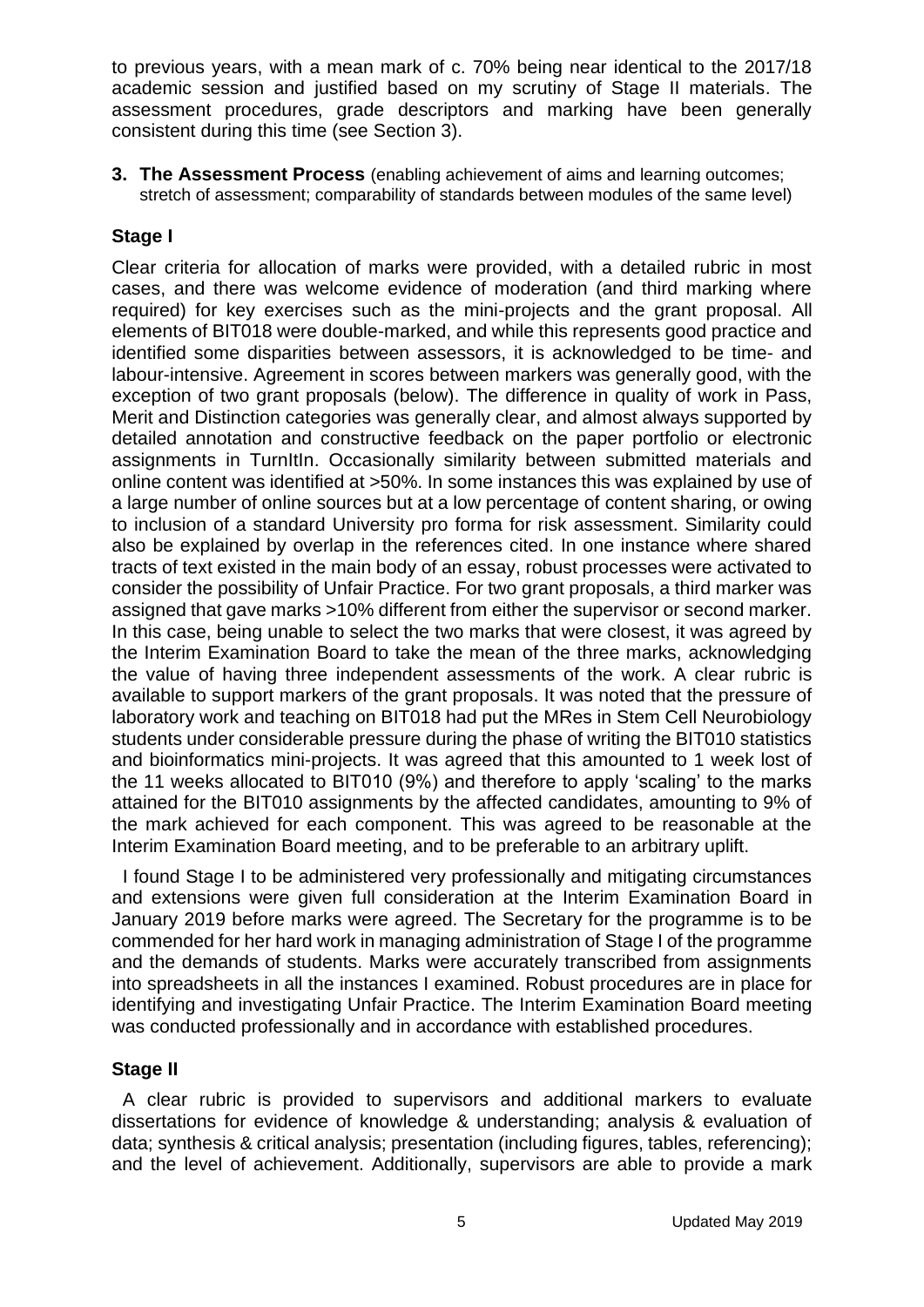(which contributes 25% of the total mark for the module) reflecting on personal management & diligence; initiative, independence & originality; and technical ability (both practical & analytical). As noted in my 2017/18 report, the contribution of the supervisors mark for effort to the overall module mark (and thus Stage II and the MRes overall) is excessive. Indeed in many organisations an MRes dissertation is assigned to internal and external examiners who agree the degree classification with no input from the supervisor. It is pleasing to note that in response to earlier suggestions, the maximum contribution of the supervisors mark to the BIT014 mark will be reduced to 15% for the 2019/20 academic session onwards. I support the notion of supervisors providing a mark for effort, but stress that this must be fully justified in writing. One instance this year of a supervisor mark of 85% (equating to 21.25% of the BIT014 mark) with no commentary to justify it was unacceptable. It would be timely to remind supervisors of their obligations and to consider excluding potential supervisors if they consistently neglect to adhere to expectations.

#### 4. **Examination of Master's Dissertations (if applicable)** (sample of

dissertations received, appropriateness of marking schemes, standard of internal marking, classification of awards)

I was sent all dissertations and agreed with the other external examiner to assess twelve of these. The dissertations were selected partly as they aligned with my research expertise, but I also took a sample of diverse topics outside my field. In general these were founded on preliminary data and articulated sound hypotheses and clear logical objectives. There was generally good application of analytical tools to datasets, supported by Stage I training. I was provided with all the information required to evaluate the dissertations, the assessment process, and academic standards. I drafted marks relative to the rubric and blind to the assessments of the supervisor and additional marker(s). My marks were generally within 10% of others, with two significant exceptions. I identified these disparities at the main Examination Board and it was accepted that few instruments were available to the Board to moderate marks at the stage that final marks were agreed as robust processes for double marking and a detailed rubric had been in place. It was agreed that the organisers would remind supervisors of the standards expected when assigning marks, and it may be appropriate for new supervisors to receive additional guidance, for example by marking a selection of dissertations alongside more experienced assessors. Ideally assessors should be fully independent of each other (i.e. not one line managed by another). In one case for the 2018/19 BIT014 module, a third marker was assigned owing to variance between the supervisor and second marker of >10% (with selection of the two lower marks). This is a welcome initiative and ensures robust moderation of a module that contributes substantially to the overall Stage II and MRes mark.

Following an issue relating to four students in the 2017/18 session, candidates and supervisors were reminded of the expectation that Master's level research reflects independent and original research, and that where findings involve input from others this is fully and transparently acknowledged to allow the specific contributions of the candidate to be evaluated. This appears to have been effective, as no similar concerns were identified this year. I am content that robust processes are in place to record and consider extenuating circumstances. Extensions were agreed where appropriate, and where candidates requested that the Examination Board consider extenuating circumstances, these were discussed confidentially and fairly.

#### **5. Year-on-Year Comments**

[Previous External Examiner Reports are available from the Cardiff University Website [here.](https://www.cardiff.ac.uk/public-information/quality-and-standards/external-examiner-reports)]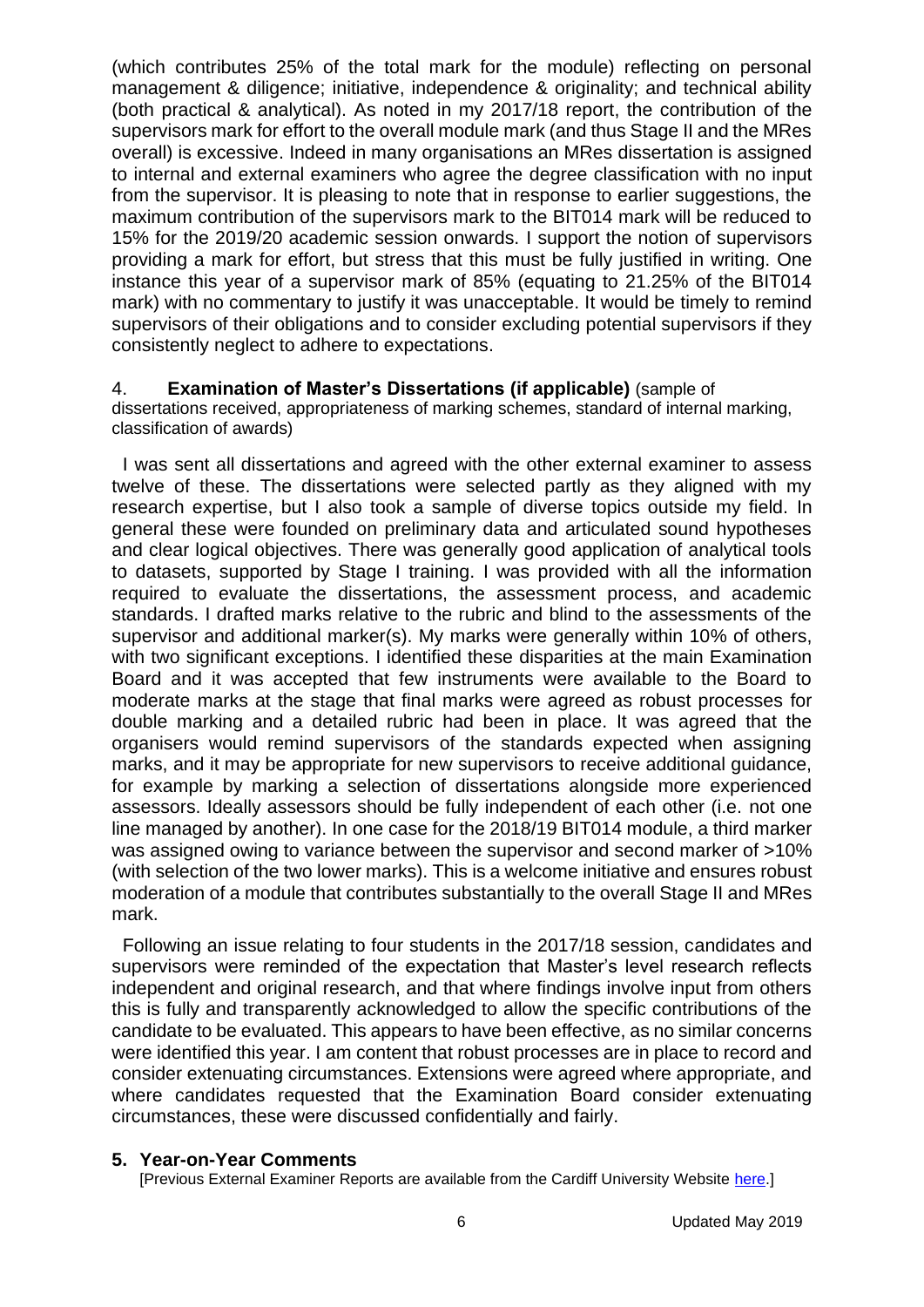# **Stage I**

Performance in modules BIT002, -010 and -011 in this academic year was broadly comparable to that in the 2017/18 session at Stage I. Compared to previous years, fewer candidates will be required to re-submit the BIT010 mini-projects in order to progress. In one instance a candidate did not achieve marks required to progress to Stage II having failed two modules, however I was reassured that all relevant procedures were followed and that a process for consideration of appeals is in place. I am grateful to the course organisers for addressing remarks I made in the 2017/18 session and am fully satisfied with the institutional response to my last Annual Report. In particular, the resolution to the significant issue I raised at Stage II in 2017/18 of data sharing in the BIT014 dissertations of four candidates was resolved satisfactorily. This had involved consultations with the affected candidates, revision of the theses and assignment of two fully independent markers, each of which evaluated two of the proposals enabling potential overlap to be identified. I am satisfied that this process was robust, fully compliant with University regulations and did not disadvantage the candidates, three of whom were able to access merit grades despite resubmission.

# **Stage II**

The proportions of dissertations awarded Pass, Merit or Distinction grades was comparable to previous years, and the marks were generally well supported by feedback to candidates. The conduct of the Examination Board was professional and responsive. It is pleasing to see that actions suggested in previous years have been implemented.

The course secretary produces minutes to a very high standard and does an exemplary job of collating course materials, marks and spreadsheets. She often works under time pressure and is to be commended for enabling the smooth running of the programme.

# **6. Preparation for the role of External Examiner**

Administration related to my visits in January and September 2019 was highly efficient and appreciated. I was provided with all the information required to assess the degree and academic standards, including all annotated coursework, mark sheets and collated marks.

**7. Noteworthy Practice and Enhancement** (good and innovative practice in learning, teaching and assessment; opportunities for enhancement of learning opportunities)

# **Stage I**

Many examples of good practice exist and the course and module organisers are to be commended for the significant effort expended in Stage I. On sampling a subset of the BIT011 portfolios it was obvious that coursework was richly annotated by Dr Jones, with clear allocation and justification of marks and constructive feedback. It was evident that the students greatly value this level of engagement, and they spoke positively about the effort expended by the module organisers and their ability to resolve problems. For candidates due to undertake field work in Stage II robust plans were in place for scheduled updates and remote support. It was helpful to receive minutes of the Internal Exam Board meeting that preceded my visit in January 2019, which noted issues raised by module coordinators and suggested appropriate actions.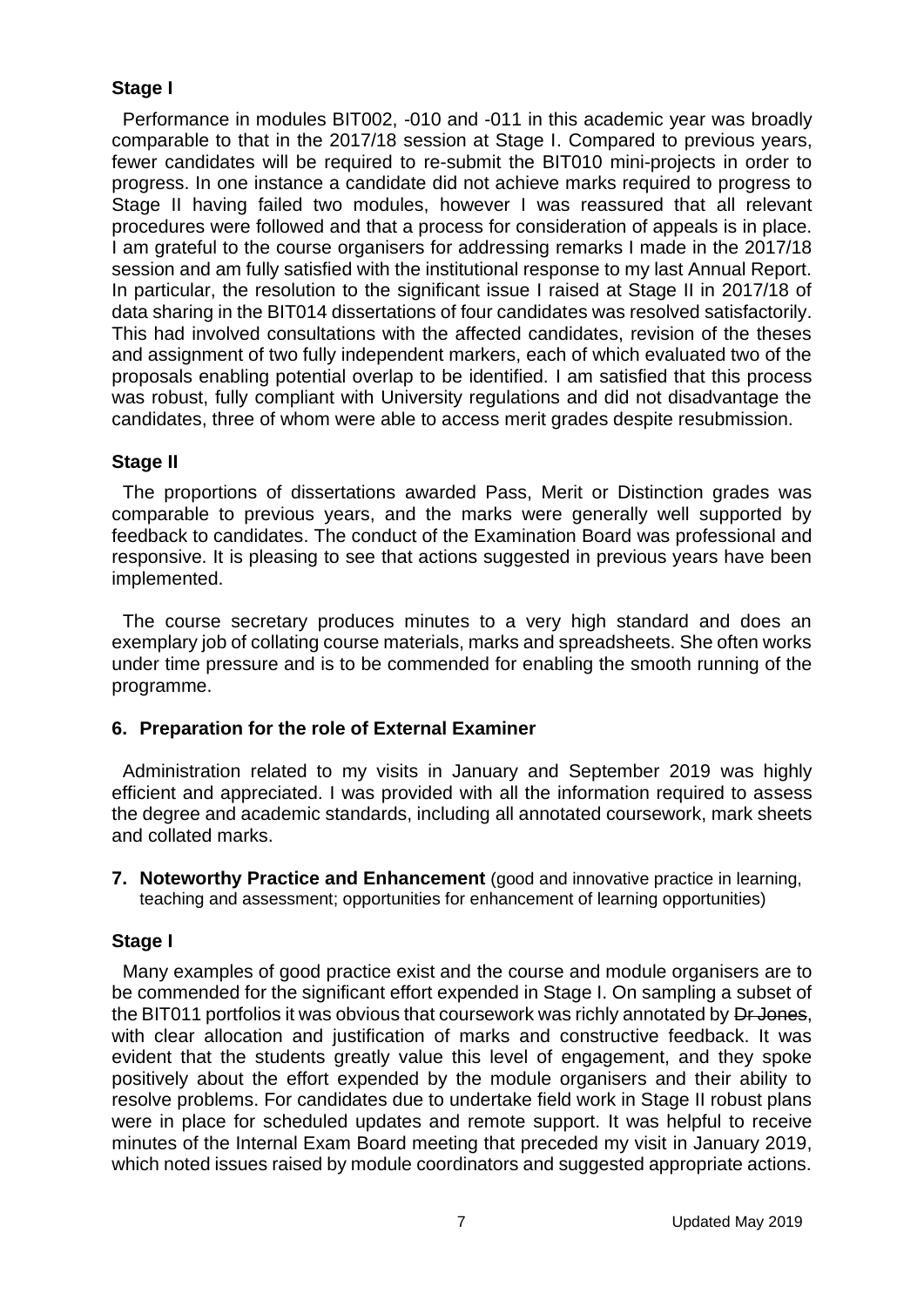It was evident from this and the conduct of module organisers throughout that they are care about the quality of teaching, standards, student well-being, and the students experience of the degree. While the students were generally positive at the group discussion and interviews held on 16 January 2019, they asked for improved communication, especially around timetabling and deadlines, and consideration of whether all assessed components of Stage I are necessary and appropriately weighted, given the intensity of the stage.

# **Stage II**

I met with the majority of the students following their oral presentations on 17 September 2019. Generally their experience of Stage II, and of the programme as a whole, had been very positive. I was frequently impressed by the volume and quality of data accrued by candidates in their Stage II projects. I do not feel their experience of research was diminished by spending c. 6 months on their projects, relative to c. 10 months for research-only programmes at other organisations. Suggestions for enhancement have been made above.

**8. Appointment Overview (for retiring External Examiners only)** (significant changes in standards, programme/discipline developments, implementation of recommendations, further areas of work)

It has been my pleasure and privilege to act as External Examiner of these MRes programmes. In very many ways they are a beacon of good practice and the organisers, supervisors and administrative staff are to be commended for their consistent performance over my tenure. I have found the team to be responsive to criticism and many of the suggestions that I and fellow examiners raised to enhance the programme were rapidly implemented. Examples have included lowering the proportion of the total mark for BIT014 that can be assigned by the supervisor from 25% to 15%; precluding two or more projects with similar research objectives in a given laboratory; assignment of third markers for significant coursework where variance in marks of greater than 10% exists; introduction of additional guidance on the expectations of supervisors and feedback expected from assessors; and a new assignment related to critical review of literature. Standards have remained consistently high year-on-year, and where significant issues were identified (for example requiring resubmission and independent assessment of a subset of dissertations in the 2017/18 session), the team acted professionally and in full compliance with University regulations. The students evidently find the programme challenging, but in my view they receive an excellent foundation for careers in bioscience.

While early days, I urge the team to evaluate student feedback on the MRes in Stem Cell Neuroscience (accepting the small cohort this year (*n*=4) and envisaged for 2019/20 (*n*=7)), in particular whether tailoring of the practical classes, research techniques and assessments to the field of study has delivered a more focused and positive experience for the students compared to exposure to a wider range of disciplines during Stage I of the MRes in Biosciences. Any appetite at University level to expand the number and diversity of MRes programmes will need to be tempered by consideration of the considerable effort required from organisers and academic staff to launch, deliver and assess such programmes, as many are already incredibly stretched by other teaching and research commitments. In 2019/20 the intake on the statistics module is set to increase by 18 to c. 50 students owing to sharing with the MRes in Global Ecology & Conservation and consideration is being given to delivering training in key research skills (BIT011) to other programmes. The effort required to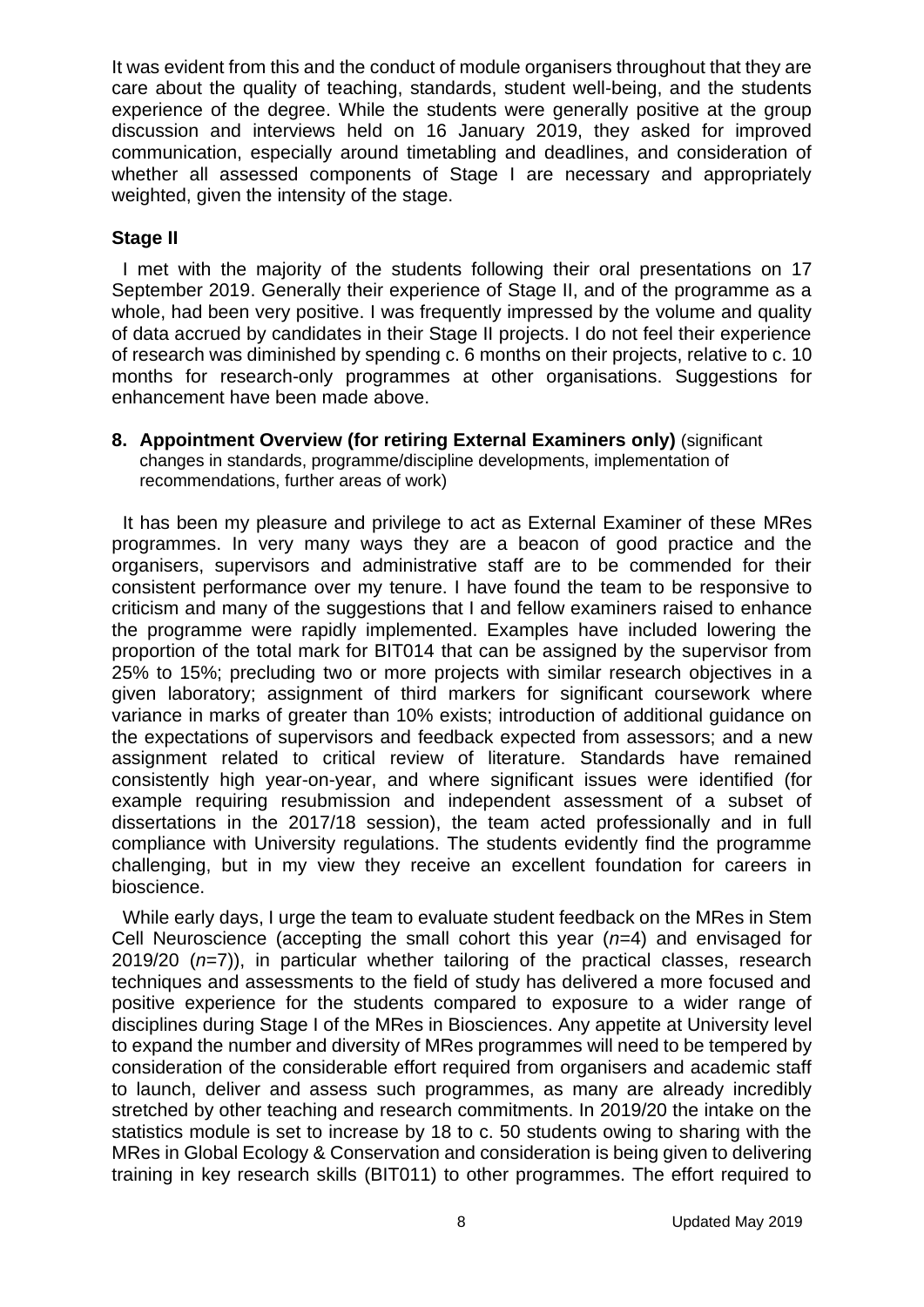assess coursework and provide rich constructive feedback is very considerable. It is evident from my discussions with MRes in Bioscience candidates that they hugely value the feedback they receive and it will be important for the University to balance a desire to increase student numbers against the quality of the student experience. Administrative staff have provided excellent support to the organisers, students and Examination Board throughout my tenure as External Examiner and are to be commended for the key role that they play.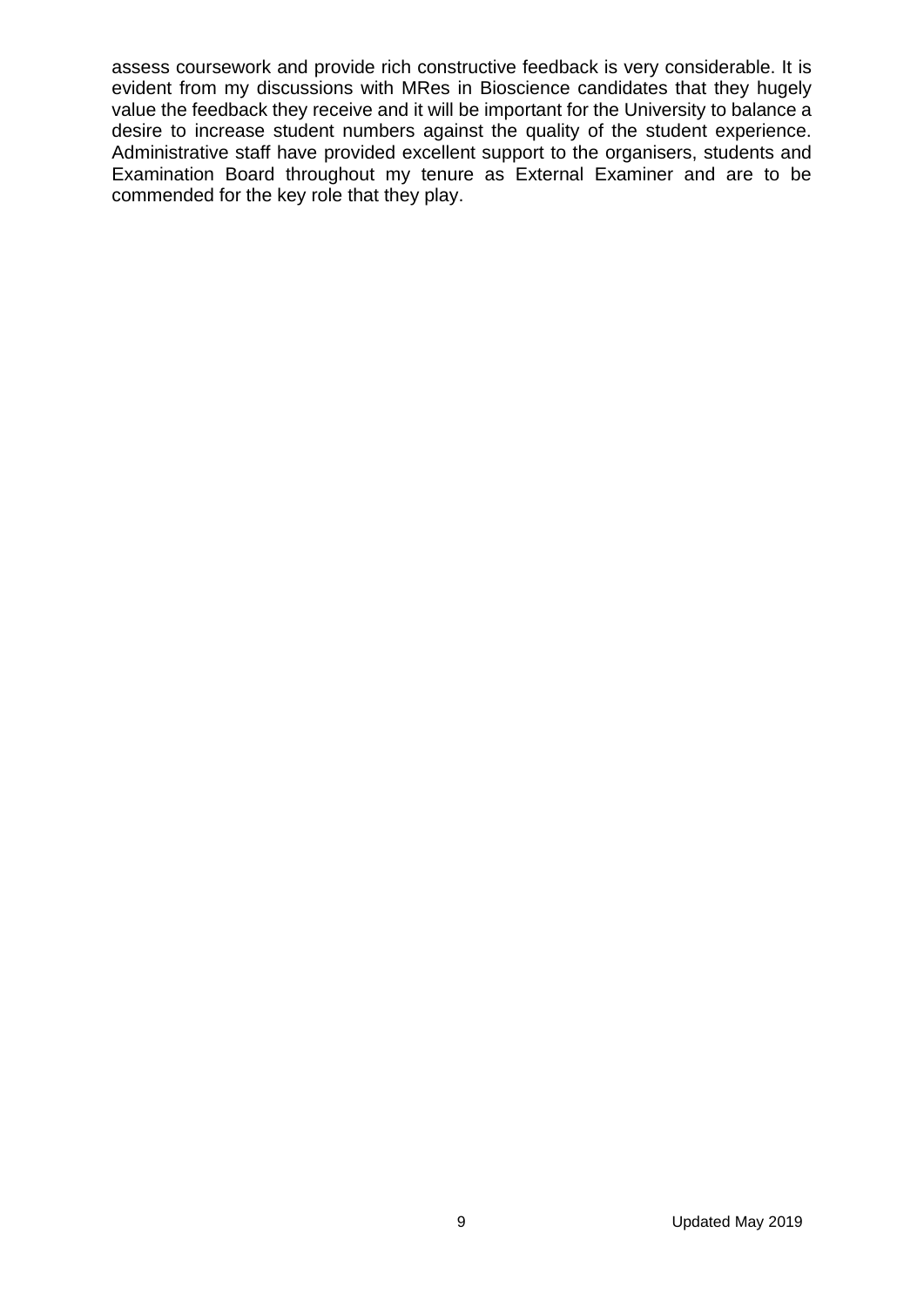# **9. Annual Report Checklist**

Please include appropriate comments within Sections 1-7 above for any answer of 'No'.

|                                                        |                                                                                                                                                             | <b>Yes</b><br>(Y) | <b>No</b><br>(N) | N/A<br>(N/A) |
|--------------------------------------------------------|-------------------------------------------------------------------------------------------------------------------------------------------------------------|-------------------|------------------|--------------|
| <b>Programme/Course information</b>                    |                                                                                                                                                             |                   |                  |              |
| 9.1                                                    | Did you receive sufficient information about the Programme and<br>its contents, learning outcomes and assessments?                                          | Y                 |                  |              |
| 9.2                                                    | Were you asked to comment on any changes to the assessment<br>of the Programme?                                                                             |                   | N                |              |
| <b>Commenting on draft examination question papers</b> |                                                                                                                                                             |                   |                  |              |
| 9.3                                                    | Were you asked to approve all examination papers contributing<br>to the final award?                                                                        |                   | N                |              |
| 9.4                                                    | Were the nature, spread and level of the questions appropriate?                                                                                             |                   |                  | N/A          |
| 9.5                                                    | Were suitable arrangements made to consider your comments?                                                                                                  |                   |                  | N/A          |
| <b>Examination scripts</b>                             |                                                                                                                                                             |                   |                  |              |
| 9.6                                                    | Did you receive a sufficient number of scripts to be able to assess<br>whether the internal marking and classifications were appropriate<br>and consistent? |                   |                  | N/A          |
| 9.7                                                    | Was the general standard and consistency of marking<br>appropriate?                                                                                         |                   |                  | N/A          |
| 9.8                                                    | Were the scripts marked in such a way as to enable you to see<br>the reasons for the award of given marks?                                                  |                   |                  | N/A          |
| 9.9                                                    | Were you satisfied with the standard and consistency of marking<br>applied by the internal examiners?                                                       |                   |                  | N/A          |
| 9.10                                                   | In your judgement, did you have the opportunity to examine a<br>sufficient cross-section of candidates' work contributing to the<br>final assessment?       |                   |                  | N/A          |
| <b>Coursework and practical assessments</b>            |                                                                                                                                                             |                   |                  |              |
| 9.11                                                   | Was the choice of subjects for coursework and / or practical<br>assessments appropriate?                                                                    | Y                 |                  |              |
| 9.12                                                   | Were you afforded access to an appropriate sample of<br>coursework and / or practical assessments?                                                          | Y                 |                  |              |
| 9.13                                                   | Was the method and general standard of assessment<br>appropriate?                                                                                           | Y                 |                  |              |
| 9.14                                                   | Is sufficient feedback provided to students on their assessed<br>work?                                                                                      | Y                 |                  |              |
| <b>Clinical examinations (if applicable)</b>           |                                                                                                                                                             |                   |                  |              |
| 9.15                                                   | Were satisfactory arrangements made for the conduct of clinical<br>assessments?                                                                             |                   |                  | N/A          |
|                                                        | <b>Sampling of work</b>                                                                                                                                     |                   |                  |              |
| 9.16                                                   | Were you afforded sufficient time to consider samples of<br>assessed work?                                                                                  | Y                 |                  |              |
|                                                        | <b>Examining board meeting</b>                                                                                                                              |                   |                  |              |
| 9.17                                                   | Were you able to attend the Examining Board meeting?                                                                                                        | Υ                 |                  |              |